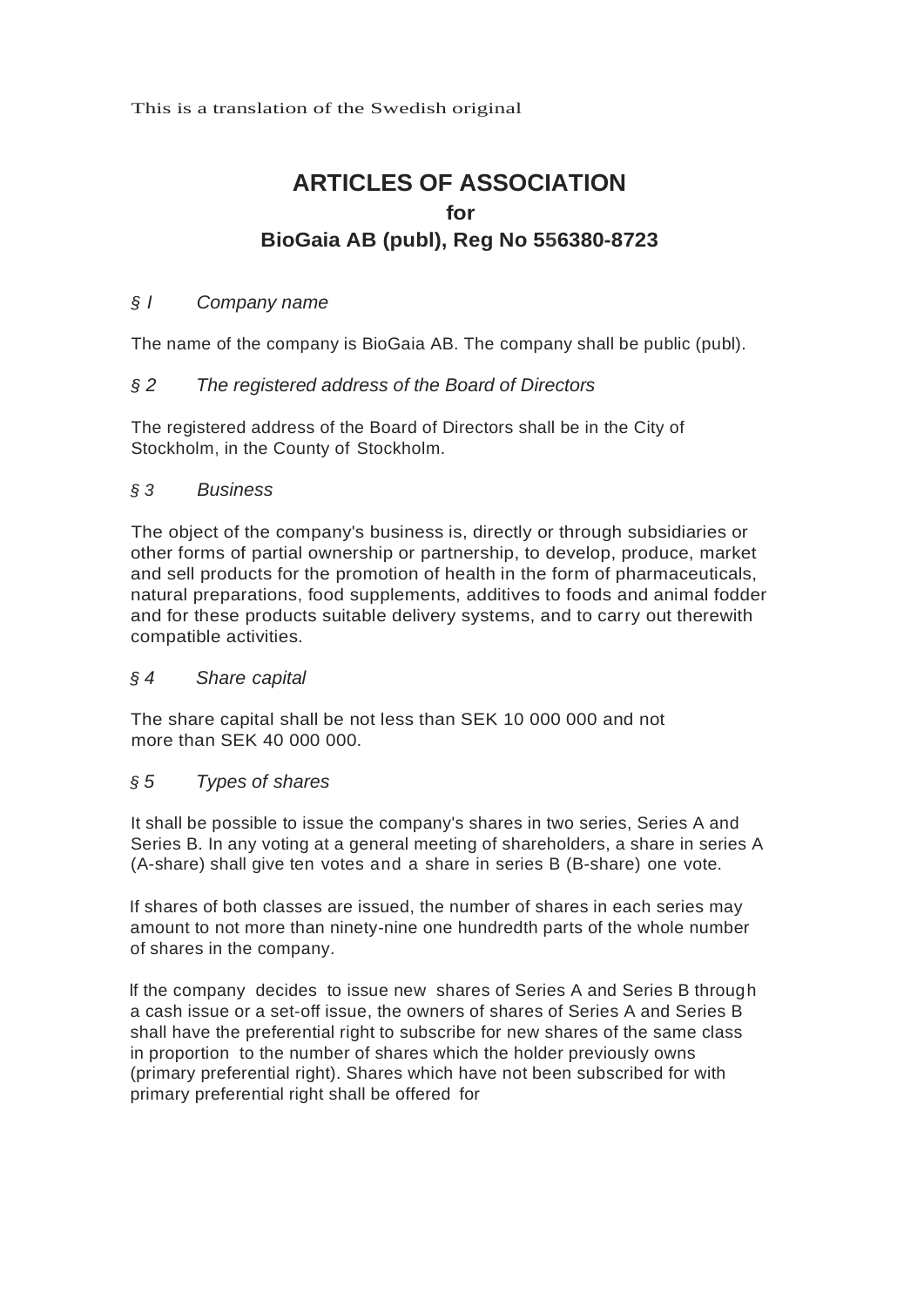subscription (subsidiary preferential right) to all the shareholders. If the number of shares thus offered is not sufficient for the subscription which takes place with subsidiary preferential right, the shares shall be distributed between the subscribers in proportion to the number of shares which they previously own and, if this cannot take place, through the drawing of lots.

That which has been stated above shall not impose any restriction on the possibility of making a decision with respect to an issue which deviates from the preferential rights of the shareholders.

If the company decides to issue subscription options or convertibles through a cash issue or a set-off issue, the shareholders shall have the preferential right to subscribe for subscription options as though the issue concerned those shares which may come to be newly subscribed for due to the option, and also the preferential right to subscribe for convertibles as though the issue concerned those shares for which the convertibles may come to be exchanged.

lf the share capital is increased through a bonus issue, new shares of each class shall be issued in proportion to the number of shares of the same class which previously existed. In that connection, old shares of a certain class shall mean the right to new shares of the same class. That which had here been stated shall not impose any restriction on the possibility of issuing shares of a new class through a bonus issue, after the requisite alteration has been made in the Articles of Association.

## *§ 6 The number of shares*

The number of shares shall be not less than 100 000 000 and not more than 400 000 000.

## *§* 7 *The Board of Directors*

The Board of Directors shall consist of not less than five and not more than nine directors and not more than three deputies.

## *§ 8 Auditor*

For the examination of the Company's annual report and of the administration by the Board of Directors and the Managing Director, one or two authorized public accountants shall be appointed with the same number of deputies, or an auditing company.

## *§ 9 Notice*

The notice convening a general meeting shall be issued as an advertisement in the Official Swedish Gazette (Post- och Inrikes Tidningar) and on the company's Internet website. That the notice has been issued shall be announced in Svenska Dagbladet.

## *§ 10 The right to participate at a general meeting*

A shareholder who wishes to participate at a general meeting shall register with the Company not later than the day indicated in the notice convening the general meeting. This day must not be a Sunday, any other public holiday, a Saturday, Midsummer Eve, Christmas Eve or New Year's Eve and must not fall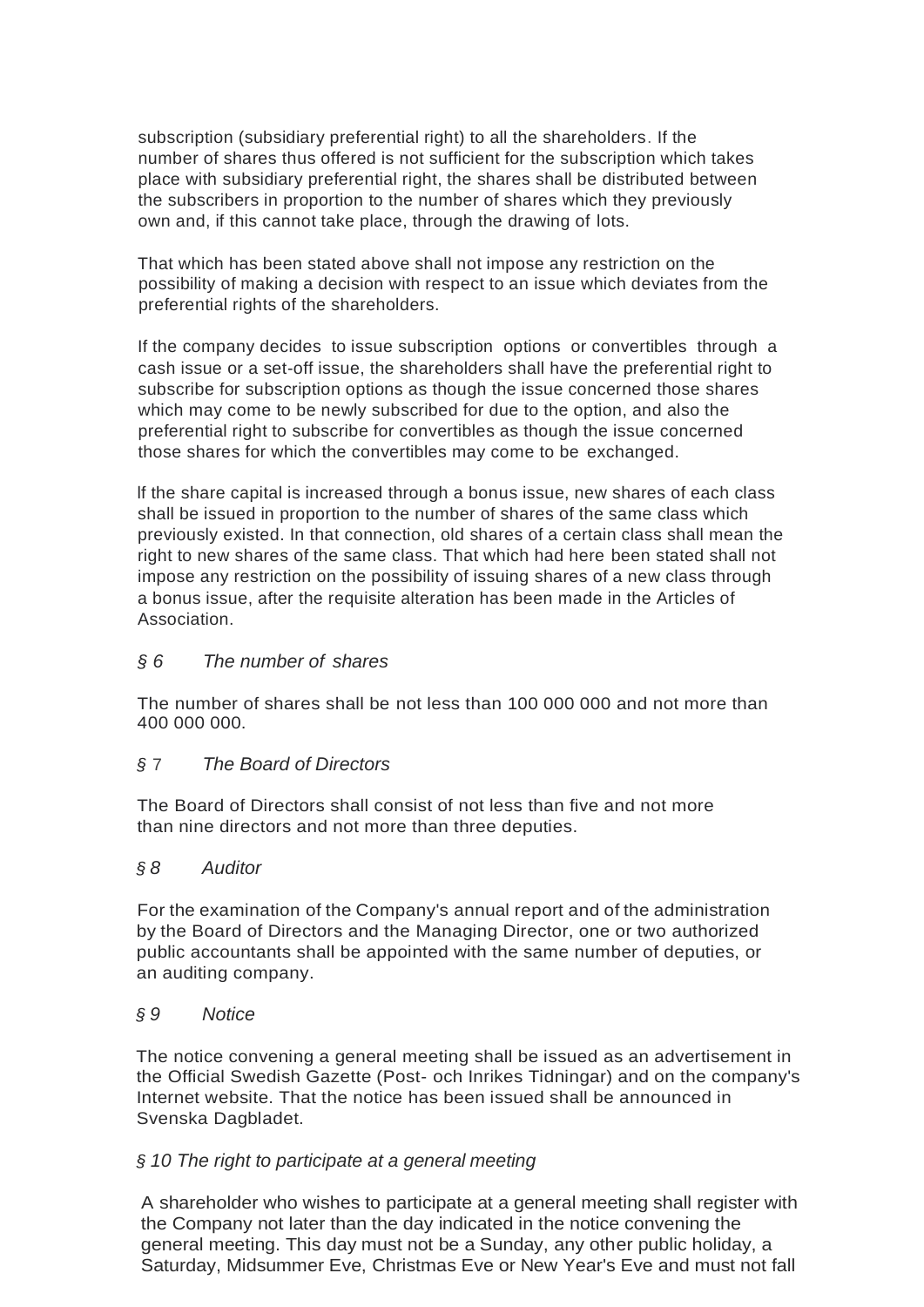earlier than the fifth weekday before the meeting. An assistant to a shareholder can be taken to a general meeting only if the shareholder registers the assistant in a similar manner.

# *§ 11 Securities Account provision*

The shares of the company shall be registered in a Securities Account in accordance with the Financial Instruments Central Securities Depository (CDS) and Accounts Act (1998:1479).

# *§ 12 General meeting*

The general meeting shall be held in the City of Stockholm.

The Chairman of the Board or a person whom the Board of Directors shall have appointed shall open the general meeting and lead the negotiations until the chairman for the meeting has been elected.

The Annual General Meeting shall be held annually within six (6) months after the end of the financial year. At the Annual General Meeting, the agenda shall include the following items:

- 1. Appointment of a chairman for the meeting
- 2. Preparation and approval of the voting list
- 3. Approval of the agenda
- 4. Appointment of one or two persons to scrutinise and approve the minutes
- 5. Consideration of whether the meeting has been properly convened
- 6. Presentation of the annual report and the audit report and, if applicable, the consolidated financial statement and consolidated audit report
- 7. Decisions relating to
	- a) approval of the annual report and balance sheet and, if applicable, the consolidated income statement and consolidated balance sheet
	- b) allocations of the Company's profit or loss according to the approved balance sheet
	- c) discharge from liability of the Board of Directors and of the Managing Director if applicable
- 8. Approval of the fees to the Board of Directors and the auditors
- 9. Election of the Board of Directors and any deputy directors
- 10. Election, where applicable, of auditors and deputy auditors or an auditing company
- 11. Any other business which, according to the Companies Act or the company's Articles of Association, may be considered by the Annual General Meeting.

At a general meeting, each person entitled to vote may vote for the entire number of shares owned and represented by him, without any limitation in the number of votes.